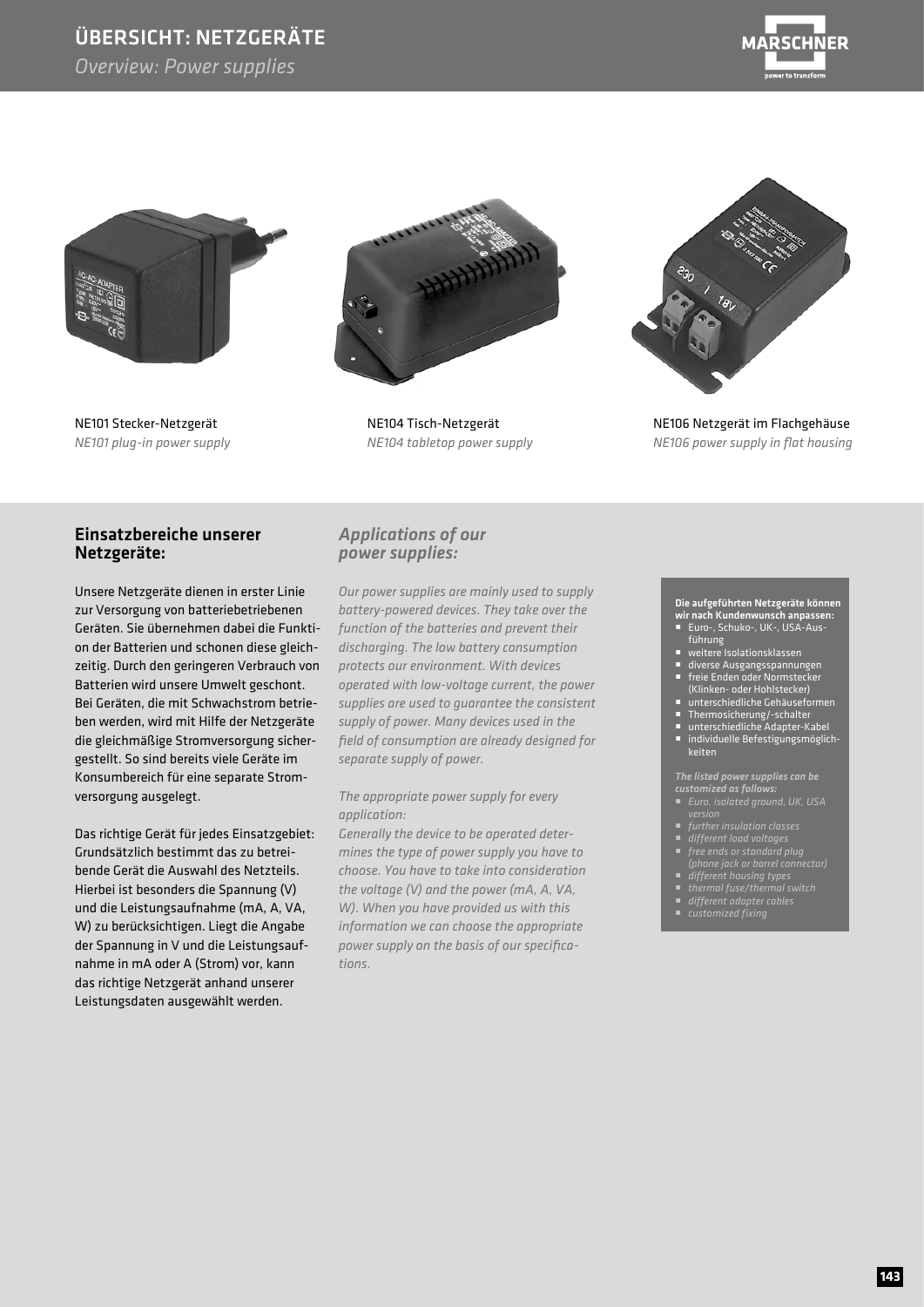### NE101-WECHSELSPANNUNGS-NETZGERÄTE

*NE101-alternating current power supplies*



## Typ/*Type* **NE101**

Wechselspannungs Steckdosen-Netzgerät Temperaturklasse ta40°C/B nach VDE 0570 / EN 61558

ohne Netzleitung zum direkten Einstecken in die Steckdose, EURO- oder USA Ausführung Schutzklasse IP20

Nennleistung/*Nominal power*



*Alternating current power supply Temperature class ta40°C/B* according to VDE 0570 / EN 61558

without power line to plug *directly into power outlet EURO or USA version protection index IP20*



Ausführung/ *version*

**AC-AC**



| <b>Bestell Nr.</b> | Primär<br>М    | <b>Sekundär</b><br>M | <b>Strom</b><br>[mA] | <b>Ausgang</b> | Absicherung intern                 | <b>Leistung</b><br>[VA] | <b>Versionen</b> |
|--------------------|----------------|----------------------|----------------------|----------------|------------------------------------|-------------------------|------------------|
| Order No.          | <b>Primary</b> | Secondary            | Current              | Output         | fuse internal                      | power                   | Version          |
|                    |                |                      |                      |                |                                    |                         |                  |
| NE101/09792        | 230            | 12                   | 100                  | Kabel /Cable   | kurzschlußfest/short-circuit-proof | 1.2                     | 1/3              |
| NE101/09506        | 230            | 12                   | 125                  | Kabel /Cable   | kurzschlußfest/short-circuit-proof | 1.5                     | 1/3              |
| NE101/95598        | 230            | 12                   | 150                  | Kabel /Cable   | kurzschlußfest/short-circuit-proof | 1,8                     | 1/3              |
| NE101/09627        | 230            | 12                   | 200                  | Kabel /Cable   | 中<br>Thermo                        | 2,4                     | 1/3              |
| NE101/09838        | 230            | 12                   | 250                  | Kabel / Cable  | 由<br>Thermo                        | 3,0                     | 1/3              |
| NE101/95599        | 230            | 12                   | 308                  | Kabel /Cable   | 由<br>Thermo                        | 3,7                     | 2/3              |
| NE101/95382        | 230            | 12                   | 350                  | Kabel /Cable   | 由<br>Thermo                        | 4,2                     | 2/3              |

1. Bitte wählen Sie das gewünschte Gehäuse / *please select vour favorite housing* 

2. Bitte wählen Sie den gewünschten Stecker / please select your favorite plug





59 42.2 Ę



**Hotel** 

 $\vec{a}$ 

Abmessungen in mm - *Dimensions in mm* 

Adapterkabellänge ca.190 cm - 0,25mm<sup>2</sup> / *adapter cable length approx.* 190 cm - 0,25mm<sup>2</sup> ਚ∭ 14.5  $\vec{a}$ 1.5∏  $\Xi$ l  $\vec{a}$  $\frac{5}{2}$  $\begin{array}{ccc} \begin{array}{ccc} \mathbf{0} & \mathbf{0} \\ \mathbf{0} & \mathbf{0} \end{array} \\ \hline \hline \mathbf{0} & \mathbf{0} \end{array} \mathbf{0} \mathbf{0} \mathbf{0} \mathbf{0} \mathbf{0} \mathbf{0} \mathbf{0} \mathbf{0} \mathbf{0} \mathbf{0} \mathbf{0} \mathbf{0} \mathbf{0} \mathbf{0} \mathbf{0} \mathbf{0} \mathbf{0} \mathbf{0} \mathbf{0} \mathbf{0} \mathbf{0} \mathbf{0} \mathbf{0} \mathbf{0} \mathbf{0$  $\frac{8}{11}$  $\begin{array}{c} \n\begin{array}{ccc}\n\bullet & \bullet \\
\hline\n\end{array} & \begin{array}{ccc}\n\bullet & \bullet \\
\hline\n\end{array} & \begin{array}{ccc}\n\bullet & \bullet \\
\bullet & \bullet \\
\hline\n\end{array} & \begin{array}{ccc}\n\bullet & \bullet \\
\bullet & \bullet \\
\end{array} & \begin{array}{ccc}\n\bullet & \bullet \\
\bullet & \bullet \\
\end{array} & \begin{array}{ccc}\n\bullet & \bullet \\
\bullet & \bullet \\
\end{array} & \begin{array}{ccc}\n\bullet & \bullet \\
\bullet & \bullet \\
\end{array} & \begin{array}{ccc}\n\bullet & \bullet \\
\bullet & \bullet \\
\end{array} & \begin{$ ا⊟ Ø5  $Q5$  $0.5.5$ Ø5 Ø5 Ø5  $\sqrt{95.5}$   $\sqrt{95}$ Ø5.5  $Q_6$  $\overline{001}$  $\overline{02.5}$ Ø1.9  $\overline{021}$  $\overline{021}$  $\alpha$ <sub>2.1</sub>  $\overline{OAQ}$ 36-0812 36-0806 36-0816 36-0826 36-0815 36-0809 36-0825 36-0824 36-0796 36-0813 36-0727

Spezifische Kundenwünsche auf Anfrage gerne möglich (z.B. Leistung / Spannung / Kabel / Stecker) *Customized versions optionally available upon request (e.g. power / voltages / cable / plug)*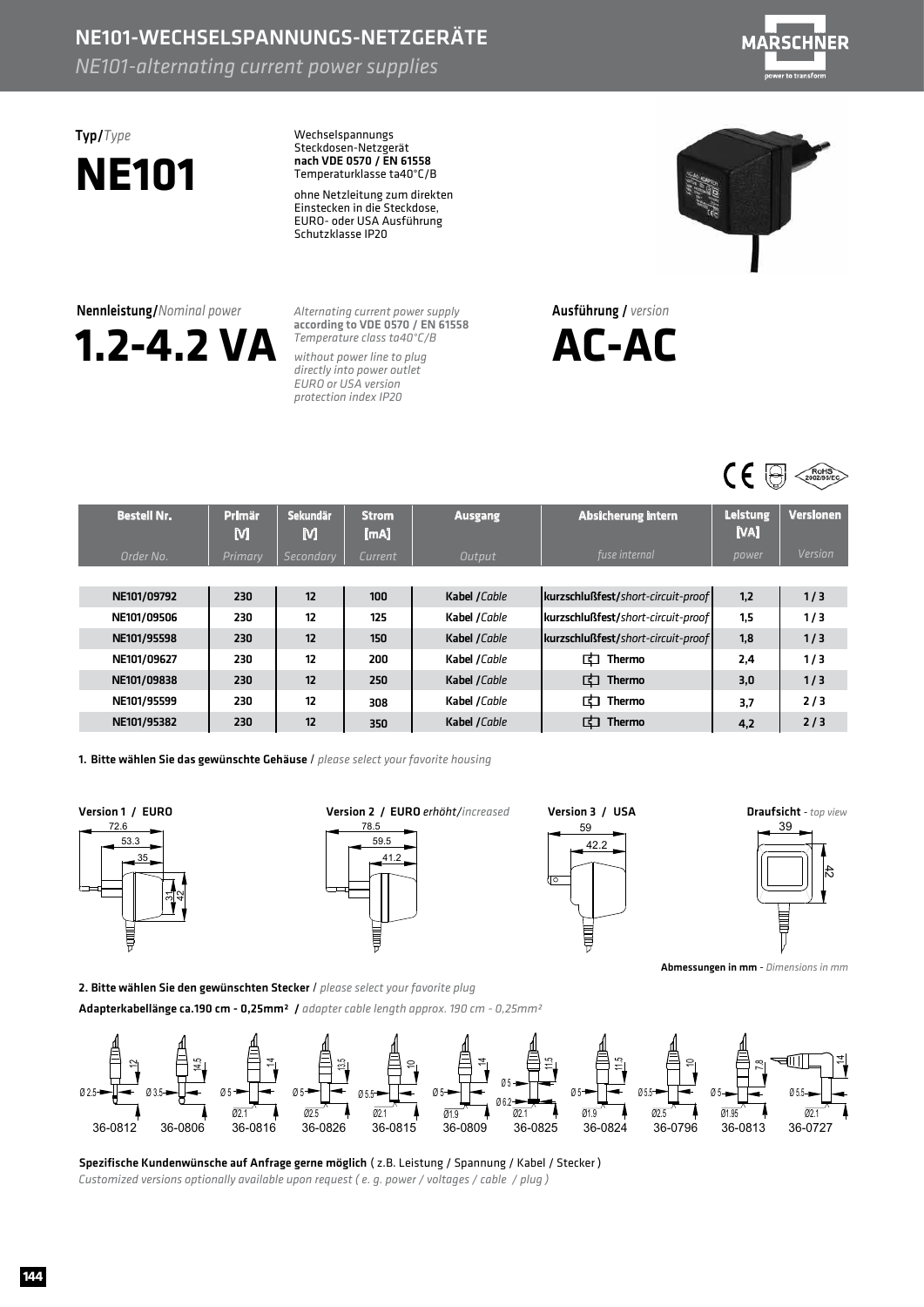## NE101-GLEICHSPANNUNGS-NETZGERÄTE

*NE101-direct voltage power supplies*



# **NE101**

**0.8-2.7W**

Nennleistung/*Nominal power*

Typ/*Type* Gleichspannungs Steckdosen-Netzgerät Temperaturklasse ta40°C/B nach VDE 0570 / EN 61558

> ohne Netzleitung zum direkten Einstecken in die Steckdose, EURO- oder USA Ausführung Schutzklasse IP20

*Direct voltage power supply* according to VDE 0570 / EN 61558 *Temperature class ta40°C/B*

*without power line to plug directly into power outlet EURO or USA version protection index IP20*





| <b>Bestell Nr.</b> | Primär<br>м | <b>Sekundär</b><br>M | <b>Strom</b><br>[mA] | <b>Ausgang</b> | <b>Absicherung intern</b>          | <b>Leistung</b><br>M | <b>Versionen</b> |
|--------------------|-------------|----------------------|----------------------|----------------|------------------------------------|----------------------|------------------|
| Order No.          | Primary     | Secondary            | <b>Current</b>       | Output         | fuse internal                      | power                | Version          |
|                    |             |                      |                      |                |                                    |                      |                  |
| NE101/95600        | 230         | 12                   | 67                   | Kabel /Cable   | kurzschlußfest/short-circuit-proof | 0,8                  | 1/3              |
| NE101/95130        | 230         | 12                   | 83                   | Kabel /Cable   | kurzschlußfest/short-circuit-proof | 1.0                  | 1/3              |
| NE101/95601        | 230         | 12                   | 100                  | Kabel /Cable   | kurzschlußfest/short-circuit-proof | 1,2                  | 1/3              |
| NE101/95602        | 230         | 12                   | 133                  | Kabel /Cable   | 由<br>Thermo                        | 1,6                  | 1/3              |
| NE101/95603        | 230         | 12                   | 167                  | Kabel /Cable   | 由<br><b>Thermo</b>                 | 2,0                  | 1/3              |
| NE101/95604        | 230         | 12                   | 200                  | Kabel /Cable   | 由<br>Thermo                        | 2,4                  | 2/3              |
| NE101/95605        | 230         | 12                   | 225                  | Kabel /Cable   | 由<br>Thermo                        | 2,7                  | 2/3              |

1. BittewählenSiedasgewünschteGehäuse / *please select your favorite housing*

2.BittewählenSiedengewünschtenStecker / *please select your favorite plug*

Adapterkabellängeca.190cm-0,25mm²/ *adapter cable length approx. 190 cm -0,25mm²*









Abmessungen in mm - Dimensions in mm

€Œ  $\vec{a}$ 1.5⊾  $\Xi$ l 1≝  $\vec{a}$ 13.5 군 .  $\begin{array}{ccc} \mathbf{a} & \mathbf{b} \\ \hline \mathbf{b} & \mathbf{c} \\ \hline \hline \mathbf{a} & \mathbf{b} \end{array}$   $\begin{array}{ccc} \mathbf{a} & \mathbf{b} \\ \hline \mathbf{b} & \mathbf{b} \end{array}$  $\frac{8}{2}$  $\begin{array}{c} \n\begin{array}{ccc}\n\bullet & \bullet \\
\hline\n\end{array} & \mathfrak{p}_{3.5}\n\end{array}$ ا⊐ Ø5  $Q5$  $\emptyset$ Ø5 Ø5 Ø5  $\sqrt{0.5}$   $\rightarrow$   $\sqrt{0.5}$ Ø5.5  $Q6$  $\overline{02.5}$  $\overline{021}$  $\overline{0021}$  $\overline{021}$  $\frac{61.9}{36 - 0809}$  $\sqrt{021}$  $\overline{OA}$ 36-0812 36-0806 36-0816 36-0826 36-0815 36-0809 36-0825 36-0824 36-0796 36-0813 36-0727

Spezifische Kundenwünsche auf Anfrage gerne möglich (z.B. Leistung / Spannung / Kabel / Stecker) *Customized versions optionally available upon request ( e. g. power / voltages / cable / plug )*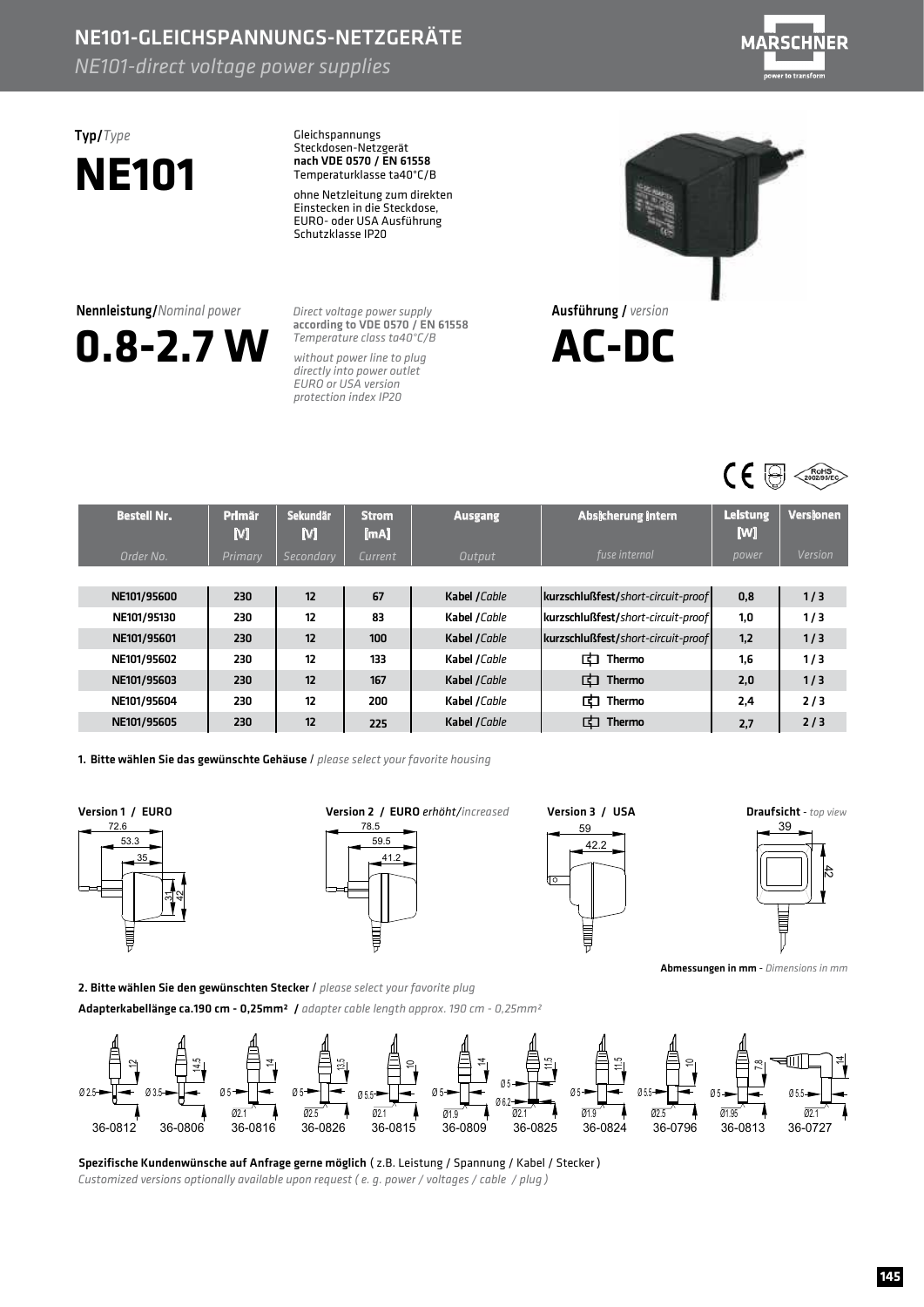## NE103-WECHSELSPANNUNGS-NETZGERÄTE

*NE103-alternating current power supplies* 



# **NE103**

Typ/*Type* Wechselspannungs Steckdosen-Netzgerät Temperaturklasse ta40°C/B nach VDE 0570 / EN 61558

> ohne Netzleitung als Steckdosengerät mit Netzleitung als Tischgerät Schutzklasse IP20 EURO-,USA-,SCHUKO-,TISCHAusführung

**3.2-16VA** Nennleistung/*Nominalpower*

*Alternating current power supply Temperatureclassta40°C/B* according to VDE 0570 / EN 61558

without power line as plug-in power supply with power line as table-type power supply *protectionindexIP20 EURO-,USA-,SCHUKOandtableversion*



Ausführung/ *version* **AC-AC**



| <b>Bestell Nr.</b> | <b>Primär</b><br>М | <b>Sekundär</b><br>M | <b>Strom</b><br>[mA] | <b>Ausgang</b> | <b>Absicherung intern</b> | <b>Leistung</b><br>[VA] | <b>Versionen</b> |
|--------------------|--------------------|----------------------|----------------------|----------------|---------------------------|-------------------------|------------------|
| Order No.          | Primary            | Secondary            | Current              | Output         | fuse internal             | power                   | Version          |
|                    |                    |                      |                      |                |                           |                         |                  |
| NE103/95606        | 230                | 12                   | 267                  | Kabel /Cable   | 中<br>Thermo               | 3,2                     | 1/2/3/4          |
| NE103/95607        | 230                | 12                   | 317                  | Kabel /Cable   | 甴<br><b>Thermo</b>        | 3,8                     | 1/2/3/4          |
| NE103/95608        | 230                | 12                   | 333                  | Kabel /Cable   | 中<br>Thermo               | 4,0                     | 1/2/3/4          |
| NE103/95609        | 230                | 12                   | 500                  | Kabel /Cable   | 中<br><b>Thermo</b>        | 6,0                     | 1/2/3/4          |
| NE103/95610        | 230                | 12                   | 667                  | Kabel /Cable   | 中<br><b>Thermo</b>        | 8,0                     | 1/2/3/4          |
| NE103/95611        | 230                | 12                   | 833                  | Kabel /Cable   | 由<br><b>Thermo</b>        | 10.0                    | 1/2/3/4          |
| NE103/95612        | 230                | 12                   | 1000                 | Kabel / Cable  | 中<br><b>Thermo</b>        | 12.0                    | 1/2/3/4          |
| NE103/95613        | 230                | 12                   | 1333                 | Kabel /Cable   | 中<br><b>Thermo</b>        | 16,0                    | 1/2/3/4          |

1. Bitte wählen Sie das gewünschte Gehäuse / please select your favorite housing





2. Bitte wählen Sie den gewünschten Stecker / please select your favorite plug



Version1/EURO Version2/SCHUKO Version3/USA Draufsicht - *topview*

86.5

Į

Version 4 / TISCHGERÄT / table type



Abmessungen in mm - *Dimensions in mm* 



Spezifische Kundenwünsche auf Anfrage gerne möglich (z.B. Leistung / Spannung / Kabel / Stecker) Customized versions optionally available upon request (e. g. power / voltages / cable / plug)

Adapterkabellänge ca.190 cm - 0,25mm<sup>2</sup> / *adapter cable length approx.190 cm - 0,25mm<sup>2</sup>*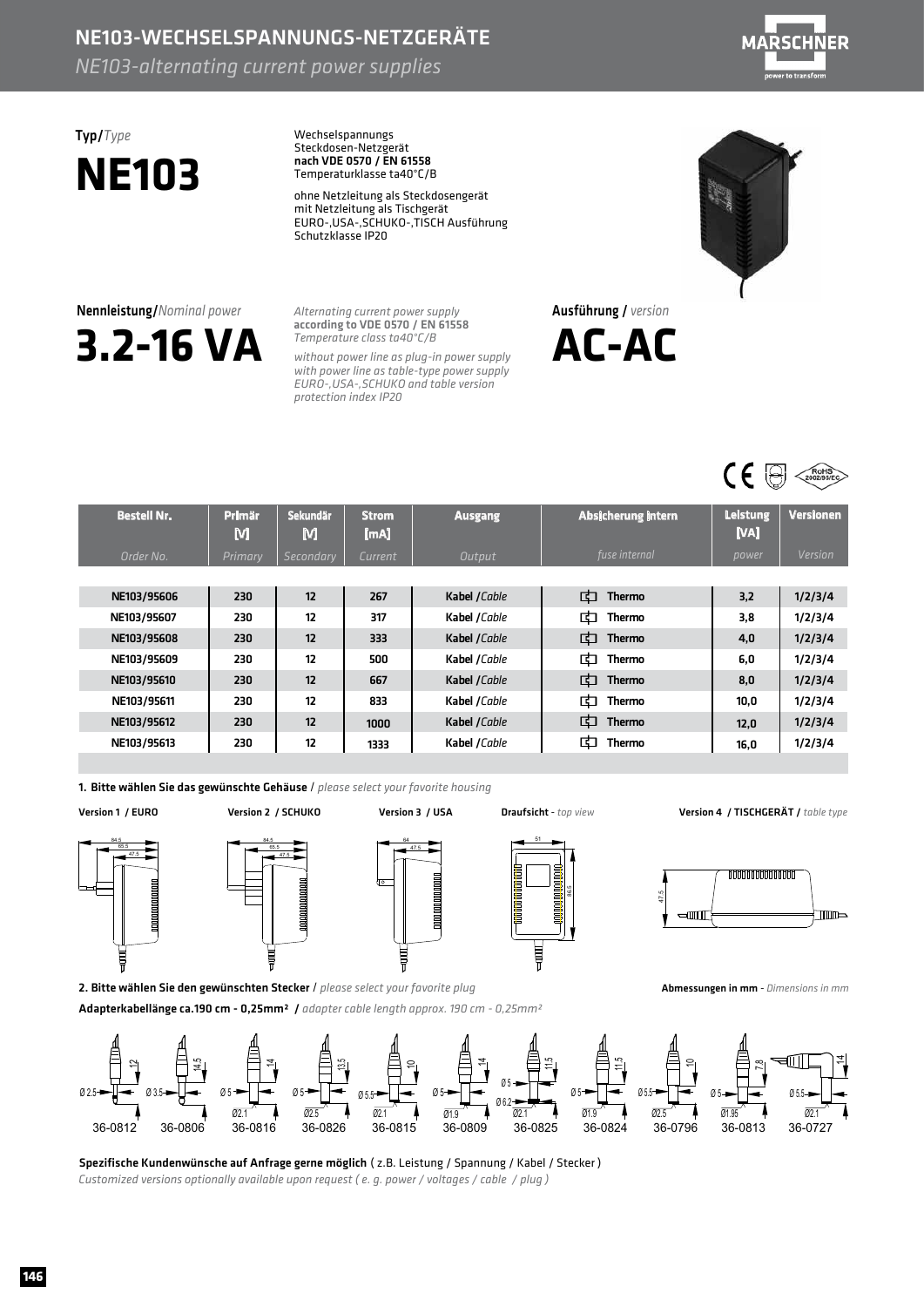### NE103-GLEICHSPANNUNGS-NETZGERÄTE

*NE103-direct voltage power supplies* 



# **NE103**

Typ/*Type* Gleichspannungs Steckdosen-Netzgerät Temperaturklasse ta40°C/B nach VDE 0570 / EN 61558

> ohne Netzleitung als Steckdosengerät mit Netzleitung als Tischgerät Schutzklasse IP20 EURO-,USA-,SCHUKO-,TISCHAusführung



**Direct voltage power supply** according to VDE 0570 / EN 61558 *Temperatureclassta40°C/B*

without power line as plug-in power supply with power line as table-type power supply *protectionindexIP20 EURO-,USA-,SCHUKOandtableversion*





| <b>Bestell Nr.</b> | <b>Primär</b><br>М | Sekundär<br>M | <b>Strom</b><br>[mA] | <b>Ausgang</b> | <b>Absicherung intern</b> | <b>Leistung</b><br>M | <b>Versionen</b> |
|--------------------|--------------------|---------------|----------------------|----------------|---------------------------|----------------------|------------------|
| Order No.          | Primary            | Secondary     | Current              | Output         | fuse internal             | power                | Version          |
|                    |                    |               |                      |                |                           |                      |                  |
| NE103/95614        | 230                | 12            | 175                  | Kabel /Cable   | 中<br>Thermo               | 2,1                  | 1/2/3/4          |
| NE103/95615        | 230                | 12            | 208                  | Kabel /Cable   | 甴<br>Thermo               | 2,5                  | 1/2/3/4          |
| NE103/95616        | 230                | 12            | 225                  | Kabel /Cable   | 中<br>Thermo               | 2,7                  | 1/2/3/4          |
| NE103/95617        | 230                | 12            | 333                  | Kabel /Cable   | 中<br>Thermo               | 4,0                  | 1/2/3/4          |
| NE103/95618        | 230                | 12            | 457                  | Kabel /Cable   | 中<br><b>Thermo</b>        | 5,6                  | 1/2/3/4          |
| NE103/95619        | 230                | 12            | 583                  | Kabel /Cable   | 中<br><b>Thermo</b>        | 7,0                  | 1/2/3/4          |
| NE103/95620        | 230                | 12            | 692                  | Kabel /Cable   | 中<br><b>Thermo</b>        | 8.3                  | 1/2/3/4          |
| NE103/95621        | 230                | 12            | 917                  | Kabel /Cable   | 甴<br>Thermo               | 11,0                 | 1/2/3/4          |

1. Bitte wählen Sie das gewünschte Gehäuse / please select your favorite housing

Version1/EURO Version2/SCHUKO Version3/USA Draufsicht - *topview*









Ausführung/ *version*

**AC-DC**

Version4/TISCHGERÄT/ *tabletype*



Abmessungen in mm - *Dimensions in mm* 



Spezifische Kundenwünsche auf Anfrage gerne möglich (z.B. Leistung / Spannung / Kabel / Stecker) *Customized versions optionally available upon request (e.g. power / voltages / cable / plug)* 

Adapterkabellänge ca.190 cm - 0,25mm<sup>2</sup> / *adapter cable length approx.190 cm - 0,25mm<sup>2</sup>*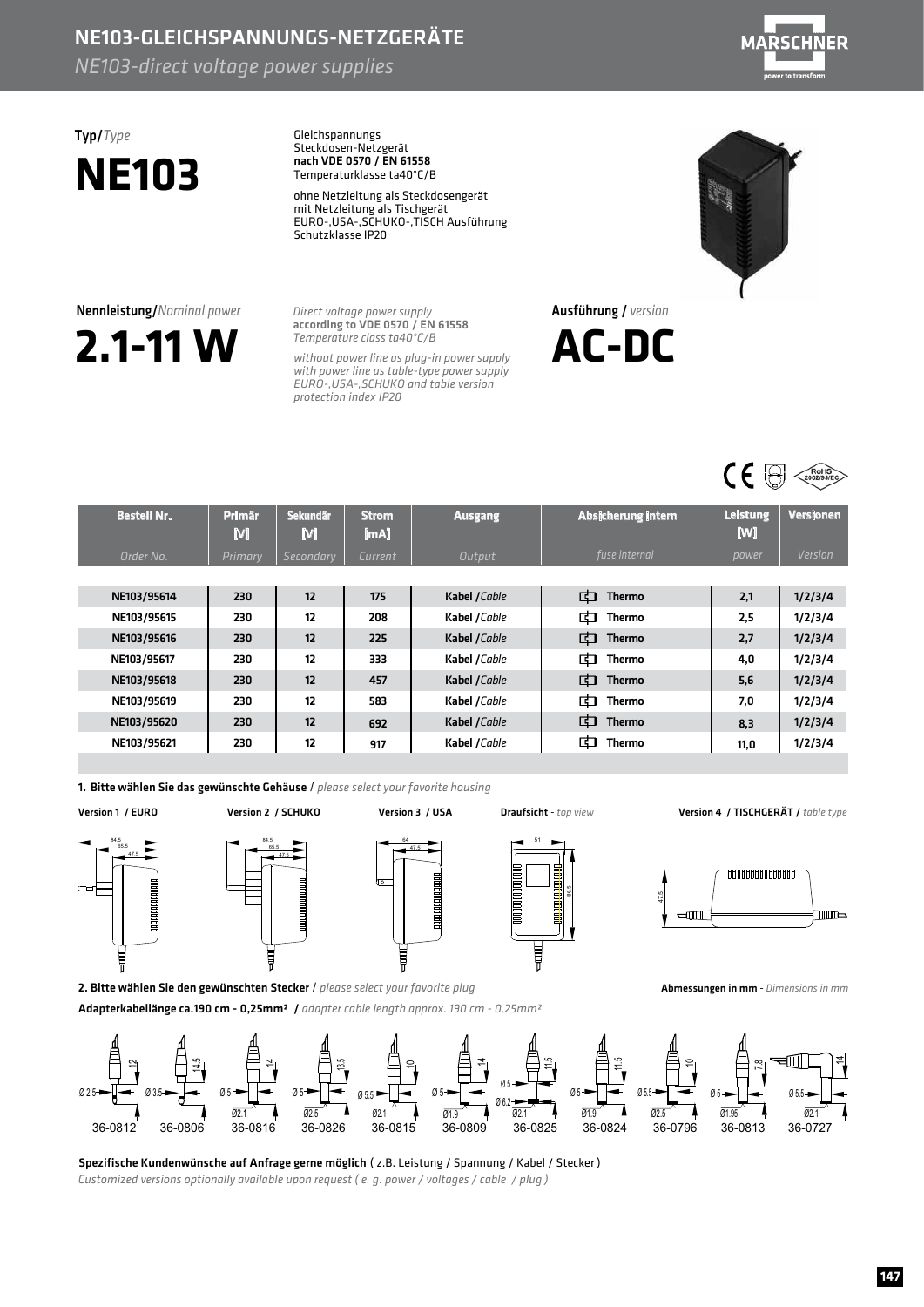## NE103-GLEICHSPANNUNGS-NETZGERÄTE

*NE103-direct voltage power supplies* 



# **NE103**

Typ/*Type* Gleichspannungs Steckdosen-Netzgerät stabilisiert Temperaturklasse ta40°C/B nach VDE 0570 / EN 61558

> ohne Netzleitung als Steckdosengerät mit Netzleitung als Tischgerät EURO-,USA-,SCHUKO-,TISCHAusführung Schutzklasse IP20

**Direct voltage power supply stabilized** according to VDE 0570 / EN 61558 *Temperatureclassta40°C/B*

*protectionindexIP20*

without power line as plug-in power supply with power line as table-type power supply

*EURO-,USA-,SCHUKOandtableversion*

Ausführung/ *version* **AC-DC**

## **stabilisiert/** *stabilized*



| <b>Bestell Nr.</b> | <b>Primär</b><br>M | Sekundär<br>M              | <b>Strom</b><br>[mA] | <b>Ausgang</b> | Absicherung intern | <b>Leistung</b><br>[W] | <b>Versionen</b> |
|--------------------|--------------------|----------------------------|----------------------|----------------|--------------------|------------------------|------------------|
| Order No.          | Primary            | Secondary                  | Current              | Output         | fuse internal      | power                  | Version          |
|                    |                    |                            |                      |                |                    |                        |                  |
| NE103/95622        | 230                | 12 <sup>2</sup><br>$\star$ | 208                  | Kabel /Cable   | 中<br>Thermo        | 2,5                    | 1/2/3/4          |
| NE103/95623        | 230                | 12<br>$\star$              | 250                  | Kabel /Cable   | 甴<br>Thermo        | 3,0                    | 1/2/3/4          |
| NE103/95624        | 230                | 12<br>$\star$              | 500                  | Kabel /Cable   | 中<br><b>Thermo</b> | 6,0                    | 1/2/3/4          |
| NE103/95625        | 230                | 12<br>$\star$              | 600                  | Kabel /Cable   | 巾<br><b>Thermo</b> | 7,2                    | 1/2/3/4          |

64 51

#### stabilisiert/ *stabilized* **\***

1. Bitte wählen Sie das gewünschte Gehäuse / please select your favorite housing

47.5 65.5 84.5

84.5

47.5 65.5

47.5

ţ

86.5

Version1/EURO Version2/SCHUKO Version3/USA Draufsicht - *topview* Version4/TISCHGERÄT/ *tabletype*



Abmessungen in mm - *Dimensions in mm* 

2. Bitte wählen Sie den gewünschten Stecker / please select your favorite plug

Adapterkabellänge ca.190 cm - 0,25mm<sup>2</sup> / *adapter cable length approx.190 cm - 0,25mm<sup>2</sup>* 



Spezifische Kundenwünsche auf Anfrage gerne möglich (z.B. Leistung / Spannung / Kabel / Stecker) Customized versions optionally available upon request (e. g. power / voltages / cable / plug)



**148**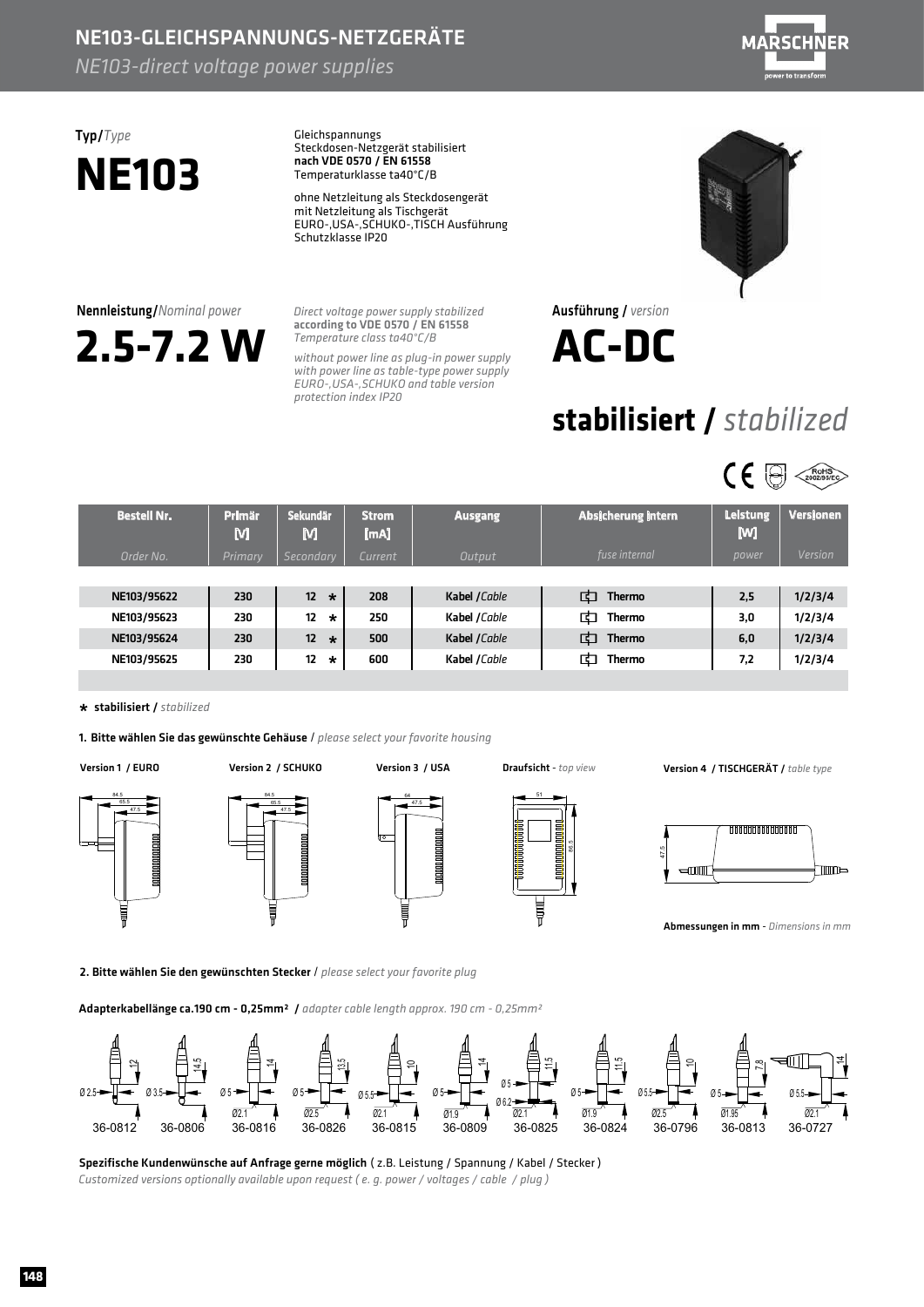### NE104-WECHSELSPANNUNGS-NETZGERÄTE

*NE104-alternating
current
power
supplies*



# **NE104**

Typ/*Type* Wechselspannungs Tisch-Netzgerät im Gehäuse Temperaturklasse ta40°C/B nach VDE 0570 / EN 61558

> mit Netzleitung zum Anschluß an die Netzsteckdose Schutzklasse II Schutzart IP20



*Alternating
current
table
power
supply in
housing Temperature
class
ta40°C/B* according to VDE 0570 / EN 61558

*with
power
line
to
plug
directly into
power
outlet safety
class
II protection
index
IP20*



Ausführung/ *version*





| <b>Bestell Nr.</b> | <b>Primär</b><br>М | Sekundär<br>M | <b>Strom</b><br>M | <b>Ausgang</b>   | Absicherung intern | <b>Leistung</b><br>[VA] | <b>Einbauhöhe</b><br>[mm]<br>$-C -$ |
|--------------------|--------------------|---------------|-------------------|------------------|--------------------|-------------------------|-------------------------------------|
| Order No.          | Primary            | Secondary     | Current           | Output           | fuse internal      | power                   | dimensions                          |
|                    |                    |               |                   |                  |                    |                         |                                     |
| NE104/95631        | 230                | 12            | 1.66              | Klemmen / clamps | む<br><b>Thermo</b> | 20                      | 60                                  |
| NE104/95632        | 230                | 24            | 1.25              | Klemmen / clamps | 中<br><b>Thermo</b> | 30                      | 60                                  |
| NE104/95633        | 230                | 12            | 2.83              | Klemmen / clamps | 中<br><b>Thermo</b> | 34                      | 60                                  |
| NE104/95634        | 230                | 12            | 4,42              | Klemmen / clamps | む<br>Thermo        | 53                      | 60                                  |
| NE104/95635        | 230                | 24            | 3.12              | Klemmen / clamps | 中<br><b>Thermo</b> | 75                      | 74                                  |
| NE104/95636        | 230                | 24            | 4,17              | Klemmen / clamps | 中<br>Thermo        | 100                     | 74                                  |
|                    |                    |               |                   |                  |                    |                         |                                     |





Abmessungen in mm - Dimensions in mm

Spezifische Kundenwünsche auf Anfrage gerne möglich (z.B. Leistung / Spannung / Kabel / Klemmen / Aufhängung) Customized versions optionally available upon request (e. g. power / voltage / cable / clamps / suspension )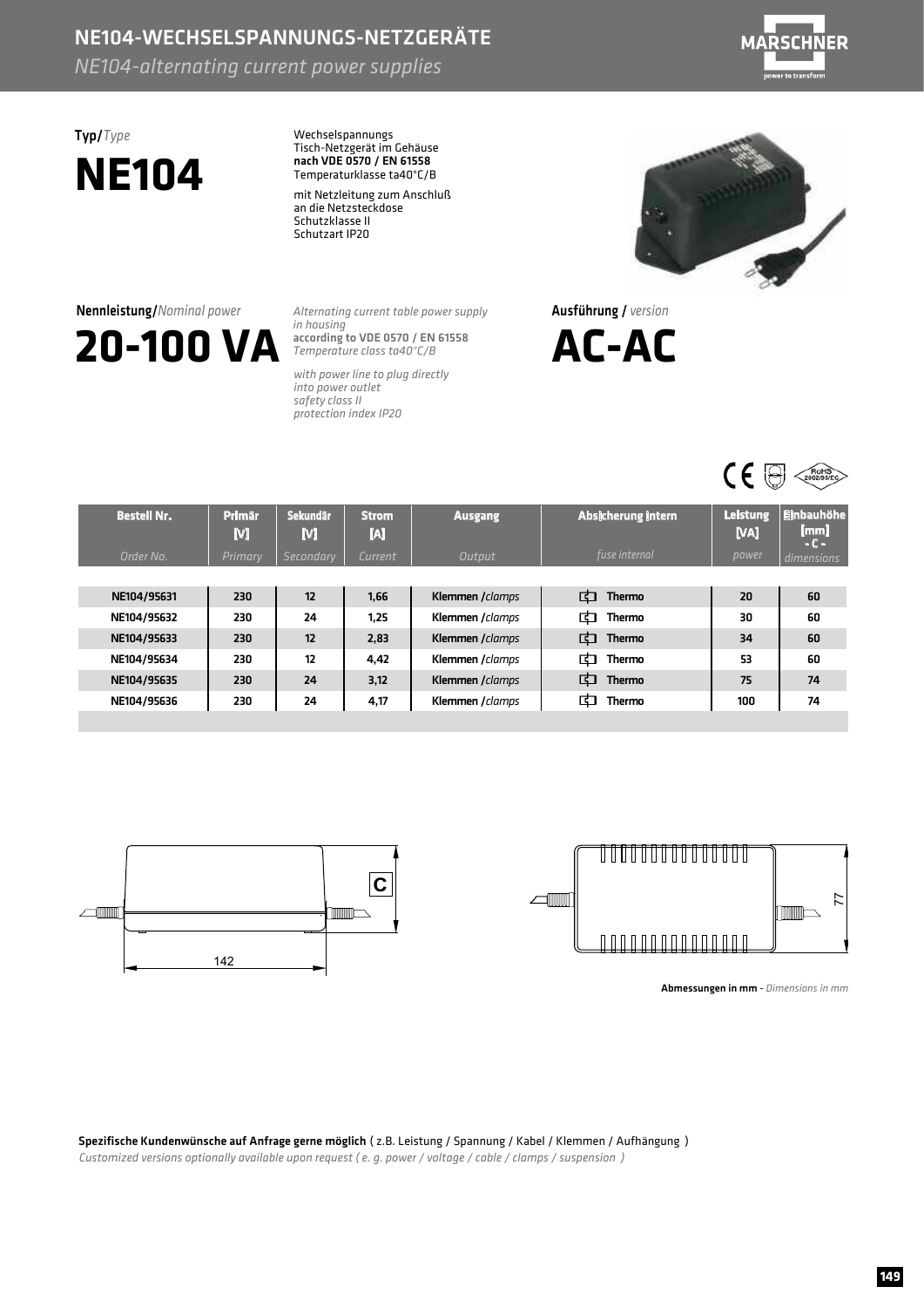## NE104-GLEICHSPANNUNGS-NETZGERÄTE

*NE104-direct voltage power supplies* 



## Typ/*Type* **NE104**

Gleichspannungs Tisch-NetzgerätimGehäuse Temperaturklasse ta40°C/B nach VDE 0570 / EN 61558

mit Netzleitung zum Anschluß an die Netzsteckdose Schutzklasse II Schutzart IP20

**Nennleistung/***Nominal power* 



**Direct voltage table power supply** *inhousing Temperatureclassta40°C/B* according to VDE 0570 / EN 61558

with power line to plug directly *into power outlet safetyclassII protectionindexIP20*



Ausführung/ *version*





| <b>Bestell Nr.</b> | <b>Primär</b><br>M | <b>Sekundär</b><br>M | Strom<br>IJ | <b>Ausgang</b>  | Absicherung intern | <b>Leistung</b><br><b>M</b> | <b>Einbauhöhe</b><br>$\lfloor \mathsf{mm} \rfloor$<br>- C - |
|--------------------|--------------------|----------------------|-------------|-----------------|--------------------|-----------------------------|-------------------------------------------------------------|
| Order No.          | Primary            | Secondary            | Current     | <b>Output</b>   | fuse internal      | power                       | dimensions                                                  |
|                    |                    |                      |             |                 |                    |                             |                                                             |
| NE104/09907        | 230                | 12                   | 1,66        | Klemmen /clamps | <b>Thermo</b>      | 20                          | 60                                                          |



| --<br>--<br>j<br>j<br>−<br>−                         |  |
|------------------------------------------------------|--|
|                                                      |  |
| ı<br>-<br>-<br>--<br>┲<br>−<br>-<br>ı<br>−<br>i<br>- |  |

Abmessungen in mm - *Dimensions in mm* 

Spezifische Kundenwünsche auf Anfrage gerne möglich (z.B. Leistung / Spannung / Kabel / Klemmen / Aufhängung ) *Customized versions optionally available upon request (e.g. power / voltage / cable / clamps / suspension* )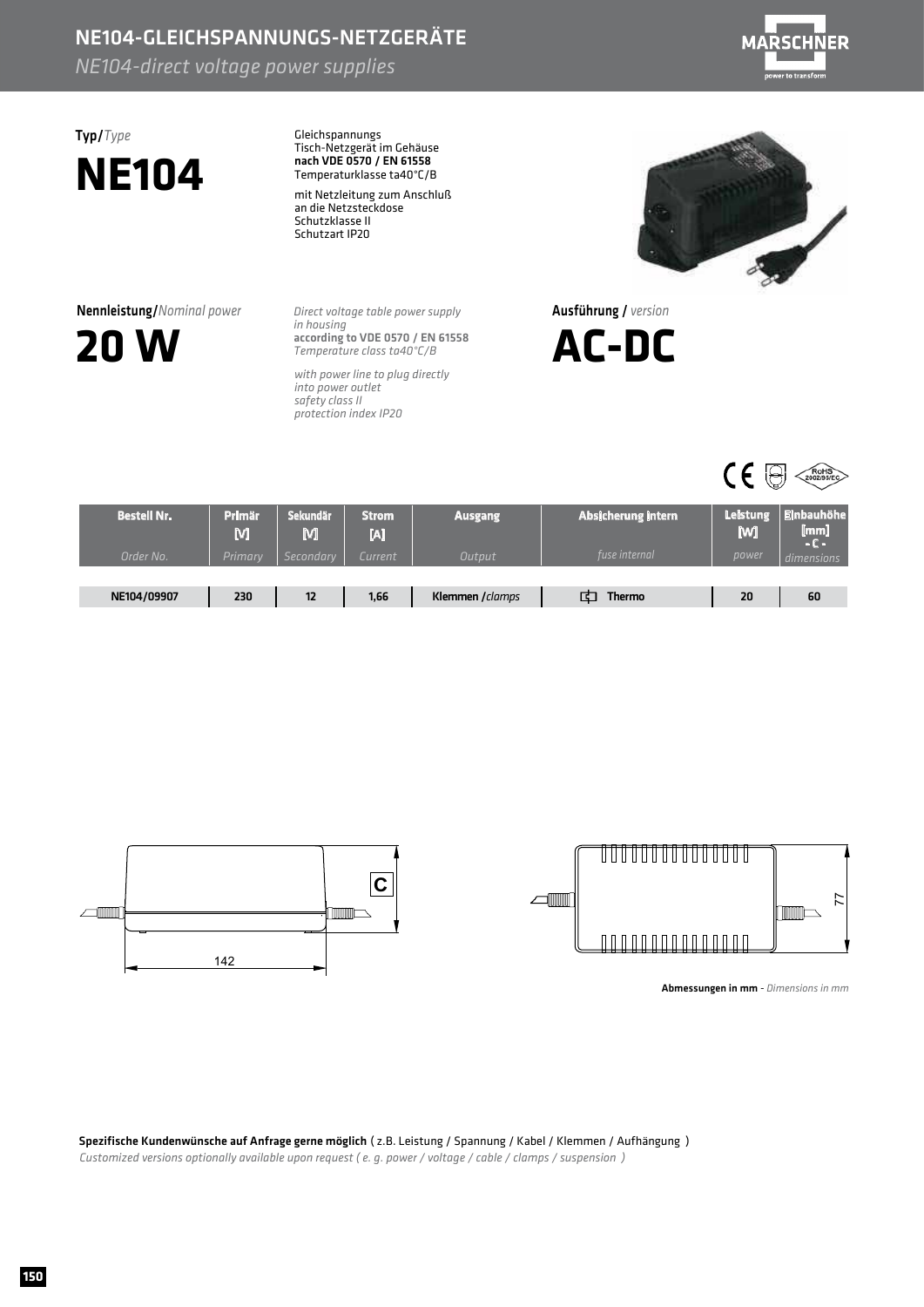### NE106-WECHSELSPANNUNGS-NETZGERÄTE *NE106-alternating
current
power
supplies*



## Typ/*Type* **NE106**

Wechselspannungs Netzgerät im Flachgehäuse<br>nach VDE 0570 / EN 61558 Temperaturklasse ta40°C/B

Schutzklasse II Schutzart IP20 Abmessungen: siehe unten

Nennleistung/*Nominal
power*



*Alternating
current
power
supply in
flat
housing Temperature
class
ta40°C/B* according to VDE 0570 / EN 61558

*safety
class
II protection
index
IP20 dimensions:
see
attached*



Ausführung/ *version*





| <b>Bestell Nr.</b> | <b>Primär</b><br>M | <b>Sekundär</b><br>M | <b>Strom</b><br>[mA] | <b>Ausgang</b>   | Absicherung intern | <b>Leistung</b><br>[VA] | <b>Einbauhöhe</b><br>[mm] |
|--------------------|--------------------|----------------------|----------------------|------------------|--------------------|-------------------------|---------------------------|
| Order No.          | <b>Primary</b>     | <b>Secondary</b>     | Current              | Output           | fuse internal      | power                   | dimensions                |
|                    |                    |                      |                      |                  |                    |                         |                           |
| NE106/95573        | 230                | 12                   | 333                  | Klemmen / clamps | <b>Thermo</b><br>F | 4                       | 33                        |
| NE106/95337        | 230                | 18                   | 555                  | Klemmen / clamps | <b>Thermo</b>      | 10                      | 33                        |
|                    |                    |                      |                      |                  |                    |                         |                           |



Abmessungen in mm - *Dimensions in mm* 

Spezifische Kundenwünsche auf Anfrage gerne möglich (z.B. Leistung / Spannung) Customized versions optionally available upon request (e. g. power / voltage)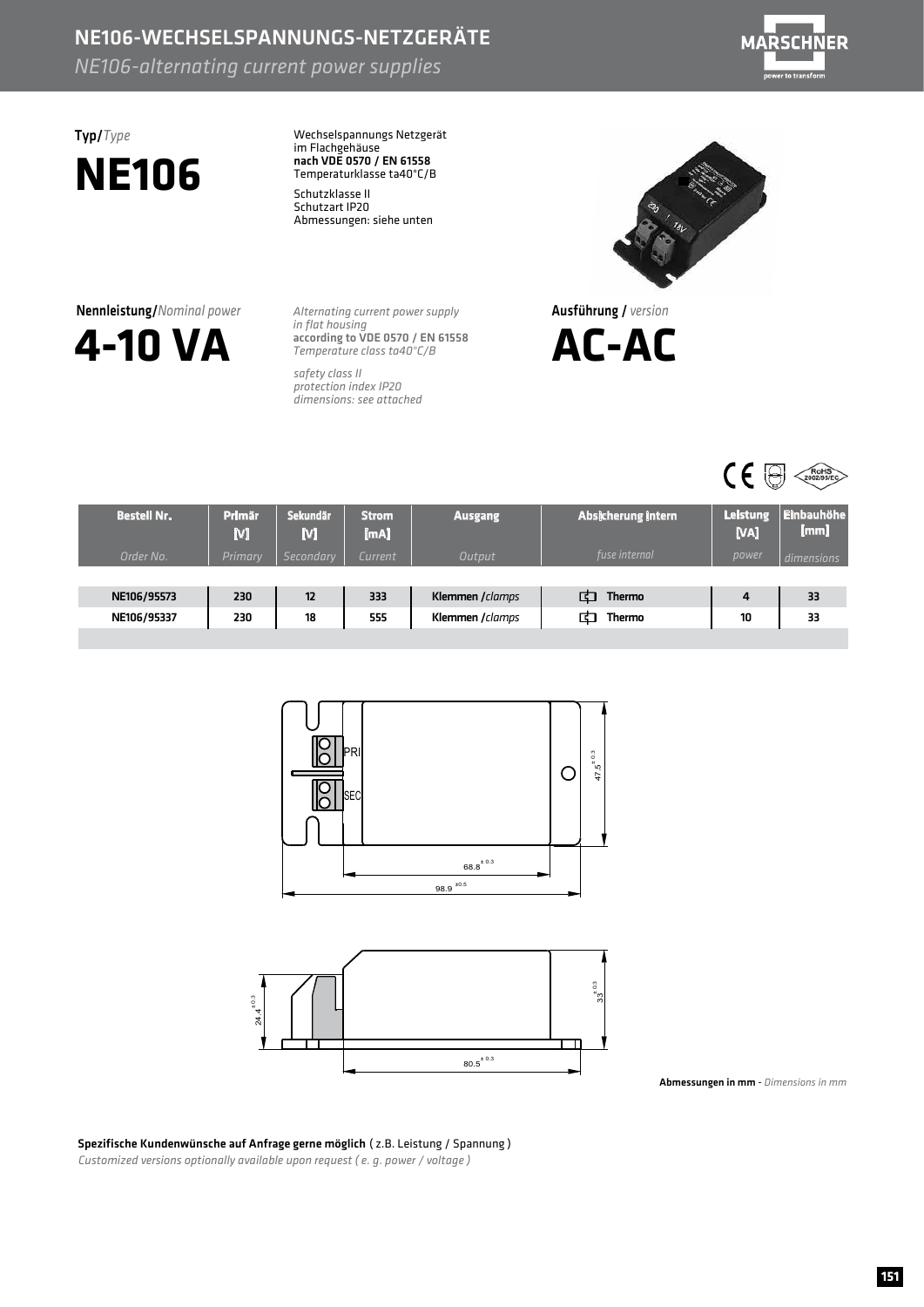### NE109-WECHSELSPANNUNGS-NETZGERÄTE *NE109-alternating current voltage power supplies*



## Typ/*Type* **NE109**

Nennleistung/*Nominalpower*

**16-20VA**

Wechselspannungs Steckdosen-Netzgerät Temperaturklasse ta25°C/B nach VDE 0570 / EN 61558

Ohne Netzleitung zum direkten Einstecken in die Netzsteckdose Euro- oder Schuko Ausführung Schutzklasse IP20

*Alternating current power supply Temperatureclassta25°C/B* according to VDE 0570 / EN 61558

without power line to plug directly *into power outlet EuroorSchukoversion protectionindexIP20*



Ausführung/ *version*





| <b>Bestell Nr.</b> | <b>Primär</b><br>M | Sekundär<br>M    | <b>Strom</b><br>M | <b>Ausgang</b> | Absicherung intern | <b>Leistung</b><br>[W] | <b>Versionen</b> |
|--------------------|--------------------|------------------|-------------------|----------------|--------------------|------------------------|------------------|
| Order No.          | Primary            | <b>Secondary</b> | Current           | Output         | fuse internal      | power                  | <b>Version</b>   |
|                    |                    |                  |                   |                |                    |                        |                  |
| NE109/95626        | 230                | 12               | 1,33              | Kabel /Cable   | दा<br>Thermo       | 16                     | 1/2              |
| NE109/95210        | 230                | 12               | 1,67              | Kabel / Cable  | ਜ<br><b>Thermo</b> | 20                     | 1/2              |
|                    |                    |                  |                   |                |                    |                        |                  |

#### 1. Bitte wählen Sie das gewünschte Gehäuse / please select your favorite housing



Version1/EURO Version2/SCHUKO Draufsicht - *topview*







Abmessungeninmm - *Dimensionsinmm*

2. Bitte wählen Sie den gewünschten Stecker / please select your favorite plug

Adapterkabellänge ca.190 cm - 0,25mm<sup>2</sup> / *adapter cable length approx.190 cm - 0,25mm<sup>2</sup>* 



Spezifische Kundenwünsche auf Anfrage gerne möglich (z.B. Leistung / Spannung / Kabel / Stecker) Customized versions optionally available upon request (e. g. power / voltages / cable / plug)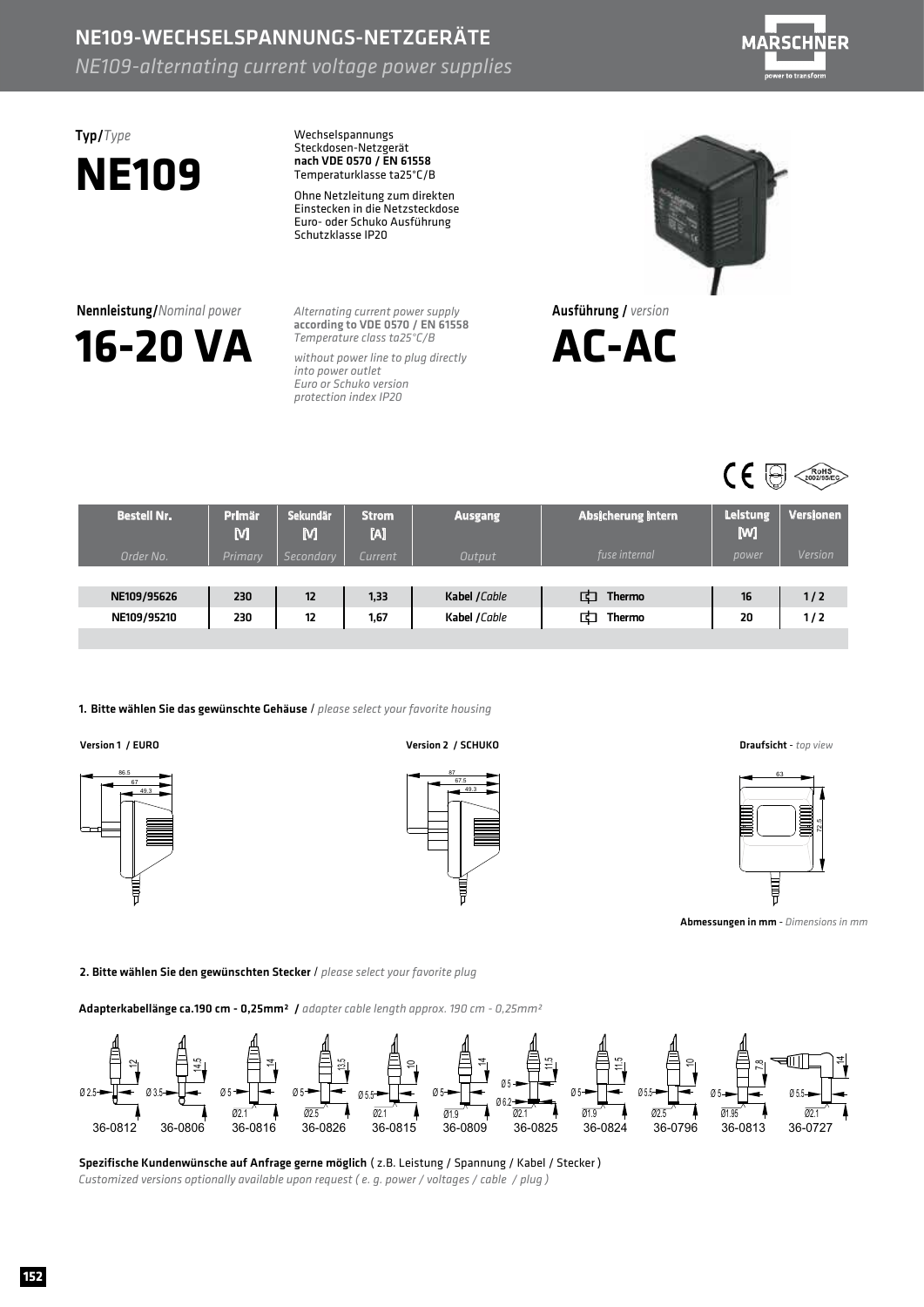## NE109-GLEICHSPANNUNGS-NETZGERÄTE

*NE109-direct voltage power supplies* 



# **NE109**

**10-13W**

**Nennleistung/***Nominal power* 

Typ/*Type* Gleichspannungs Steckdosen-Netzgerät Temperaturklasse ta25°C/B nach VDE 0570 / EN 61558

> ohne Netzleitung zum direkten Einstecken in die Netzsteckdose Euro- oder Schuko Ausführung Schutzklasse IP20

**Direct voltage power supply** *Temperatureclassta25°C/B* according to VDE 0570 / EN 61558

without power line to plug directly *into power outlet* **Euro or Schuko version** *protectionindexIP20*



Ausführung/ *version*





| <b>Bestell Nr.</b> |         | <b>Primär</b><br>M | <b>Sekundär</b><br>M | <b>Strom</b><br>M | <b>Ausgang</b> | Absicherung intern | <b>Leistung</b><br>[W] | Versionen      |
|--------------------|---------|--------------------|----------------------|-------------------|----------------|--------------------|------------------------|----------------|
| Order No.          |         | Primary            | Secondary            | Current .         | <b>Output</b>  | fuse internal      | power                  | <b>Version</b> |
|                    |         |                    |                      |                   |                |                    |                        |                |
| NE109/95627        | $\star$ | 230                | 12                   | 0,83              | Kabel / Cable  | द<br><b>Thermo</b> | 10                     | 1/2            |
| NE109/95628        | *       | 230                | 12                   | 1,08              | Kabel /Cable   | 口<br>Thermo        | 13                     | 1 / 2          |
|                    |         |                    |                      |                   |                |                    |                        |                |

\* Kondensator kundenseitig / capacitor provided by customer

1. Bitte wählen Sie das gewünschte Gehäuse / please select your favorite housing



Version1/EURO Version2/SCHUKO Draufsicht - *topview*







Abmessungeninmm - *Dimensionsinmm*

2. Bitte wählen Sie den gewünschten Stecker / please select your favorite plug

Adapterkabellänge ca.190 cm - 0,25mm<sup>2</sup> / *adapter cable length approx.190 cm - 0,25mm<sup>2</sup>* 



Spezifische Kundenwünsche auf Anfrage gerne möglich (z.B. Leistung / Spannung / Kabel / Stecker) *Customized versions optionally available upon request (e.g. power / voltages / cable / plug)*